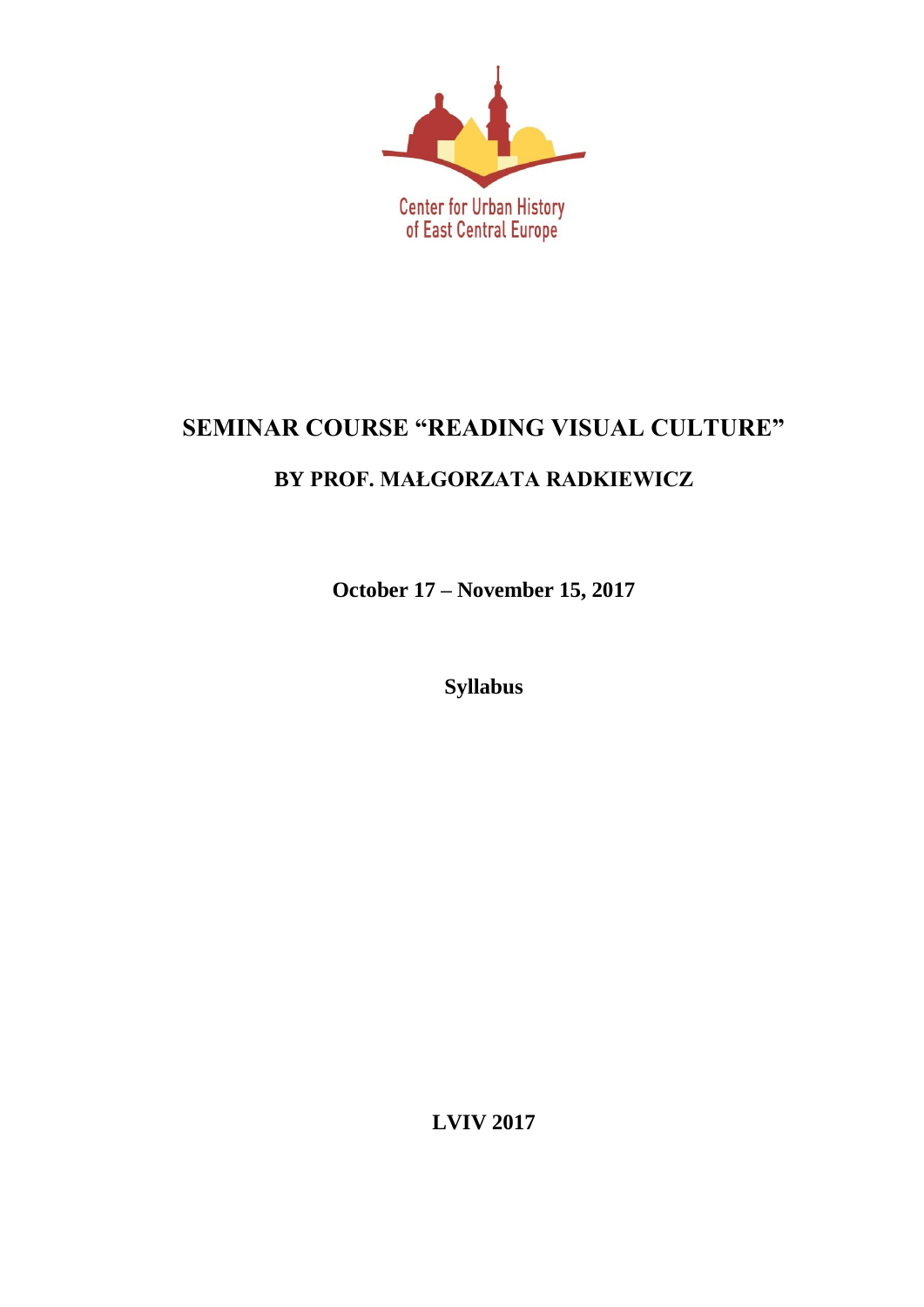#### Prof. Małgorzata Radkiewicz

#### **"Reading" Visual Culture**

#### **Course Format**

Required active attendance at lectures, and participation in discussions. Students will be asked to read text and prepare own visual materials (examples to analyze) in advance of each class session. Students will receive a course reader with printed material for each class.

Tasks of the course:

-how to analyze a particular image in terms of medium, historical and cultural context; -how to recognize and describe aesthetics of images, and the position (role) of an author of an image;

-how to do research on visual culture depending on the source of images (home collections, museums, digital archives, media);

-how to create narrations of images and about images.

There will be an individual work on one's own projects (written or visual), based on students' own research and materials from the collection of the Centre (digital archives and books) and from other sources.

#### **Course demands**

Students will be evaluated according to two criteria:

• Active participation in discussions and seminars;

• Preparation of an essay or a visual project based on an individual research project on a theme proposed either by the instructor or the student.

#### **LIST OF ISSUES AND TEXTS:**

#### **Monday 16.10.2017**

#### **"To SEE" and "to LOOK AT" : How to analyze visual materials in their contexts?**

1) John Berger: *Ways of Seeing* (Chapter 1)

2) W. J. T. Mitchell: *Showing seeing: a critique of visual culture*

#### **Wednesday 18.10.2017**

#### **Filmmakers and viewers – both sides of the camera:**

1) Rick Altman, *Film/ Genre*

2) Judith Mayne, *Pitcuring Spectatorship*, in: *Understanding Narrative*, J. Phelan, P. J. Rabinowitz (red.), Ohio University Press 1994.

#### **Monday 23.10.2016**

**Media as "windows", "mirrors" or "screens"**